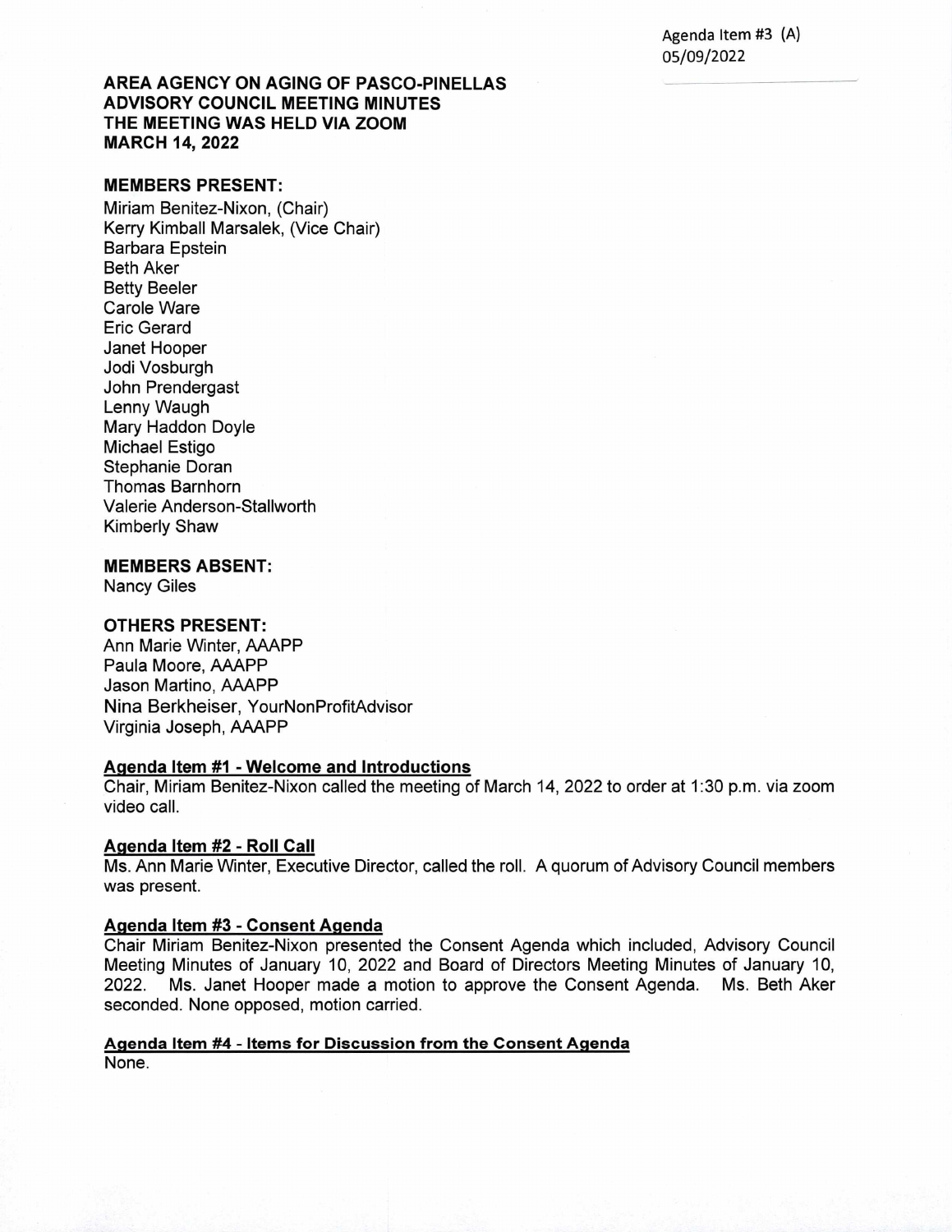# **Agenda Item #5— Introduction of New Advisory Council Members**

Chair Miriam Benitez-Nixon welcomed new Advisory Council members, Ms. Valerie Anderson-Stallworth and Ms. Kimberly Shaw to their first Advisory Council meeting. The new members introduced themselves. Ms. Valerie Anderson-Stallworth is a former member of the Advisory Council Pasco. For information only, no action necessary.

# **Agenda Item #6— Review of 2018 Strategic Plan**

Ms. Kerry Kimball Marsalek presented the Accomplishments and Impact of the 2018 Strategic Plan. There was a question on the percentage of persons on the waitlist, fundraising development and grant writing. These were addressed by Ms. Kerry Kimball Marsalek and Ms. Ann Marie Winter. There being no other questions nor comments. Mr. John Prendergast made a motion to approve the Review of the 2018 Strategic Plan - Accomplishments and Impact. Ms. Carole Ware seconded, none opposed, motion was carried.

# **Agenda Item #7-2022 Strategic Plan — SWOT Analysis**

Commission Eric Gerard led the Advisory Council members in a SWOT Analysis exercise that will be shared with the AAAPP Board of Directors. The results of the SWOT Analysis are as follows:

## **Strenqths**

- 1. Strong professional leadership and staff
- 2. Expertise to provide information to partner agencies
- 3. Leadership is aware of the HelpLine issue/Transparency and honesty of staff about issues

## **Weakness**

- 1. Staffing issues at AAAPP and with providers / HelpLine is understaffed and not able to call back all callers
- 2. Burnout
- 3. Lack of Diversified Funding Base
- 4. Growing Waitlist for Services

# **Opportunities**

- 1. Network building: Be a leader organization for other aging network groups in our 2-county area/Network building
- 2. Development including fundraising and seeking funding from local governments CDBG, grants
- 3. Broaden our employee base: Think outside the box for hiring/retention/Retirees and  $2<sup>nd</sup>$  jobs/Hire staff in Pasco County to do HelpLine/ Consult with staff on what they want / it's not all about \$/what can we do to keep you around?
- 4. Using existing and developing technology: Al or call trees/ Chat Lines / call center technology
- 5. Media: social media/ Print & TV Media

## **Threats**

- 1. Staffing shortage Issues: Workforce issues hiring/retention Nursing home - staffing shortages—sanitary issues/see that more in Pasco than Pinellas Lack of staffing, covid and conditions in nursing homes is forcing children to take parents out of nursing homes and have them in their own and causing care giver burnout, insufficient services available
- 2. Inflation for seniors on limited incomes affecting housing, daily living
- 3. Increased demand for services due to Medicaid recertification issues, calls to HelpLine will increase.

In conclusion, Ms. Mary Haddon Doyle made a motion to approve the Advisory Council SWOT Analysis. Ms. Valerie Anderson Stallworth seconded. None opposed, motion carried.